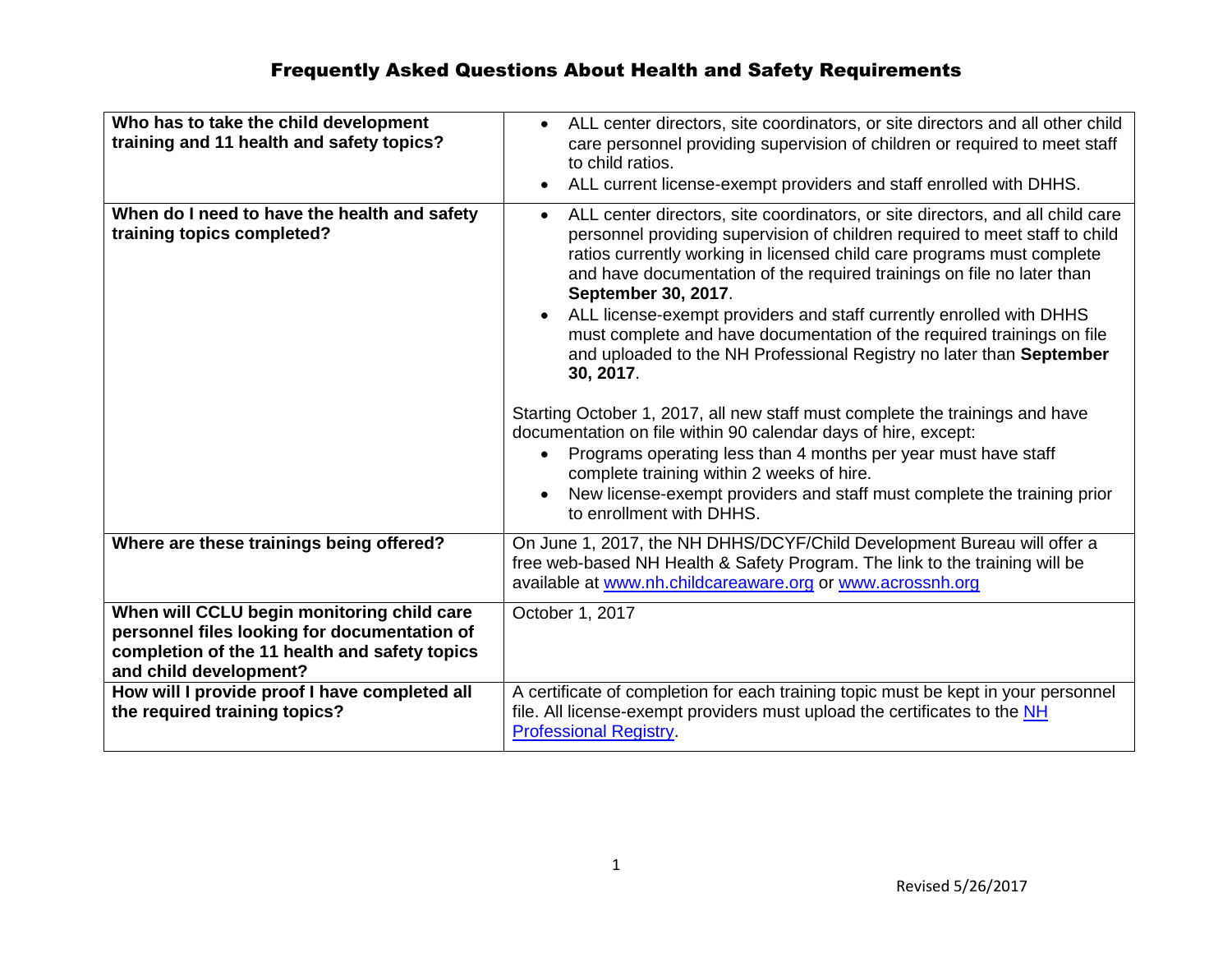| What are the required trainings?                                              | The 11 health and safety topics are:<br>Prevention and control of infectious disease<br>$\bullet$<br>Prevention of SIDS and use of safe sleep practices<br>Medication administration<br>Prevention of and response to emergencies due to food and other allergic<br>reactions<br>Building and safety of physical premises, including identification of and<br>protection from hazards that cause bodily injury such as electrical<br>hazards, bodies of water, and vehicular traffic<br>Prevention of shaken baby syndrome and abusive head trauma<br>$\bullet$<br>Emergency preparedness and response planning<br>Handling and storage of hazardous materials and the appropriate<br>disposal of bio contaminants<br>Appropriate precautions in transporting children<br>Recognition and reporting of child abuse and neglect<br>First aid and CPR<br>Additional training required:<br>Child development**<br>$\bullet$ |
|-------------------------------------------------------------------------------|--------------------------------------------------------------------------------------------------------------------------------------------------------------------------------------------------------------------------------------------------------------------------------------------------------------------------------------------------------------------------------------------------------------------------------------------------------------------------------------------------------------------------------------------------------------------------------------------------------------------------------------------------------------------------------------------------------------------------------------------------------------------------------------------------------------------------------------------------------------------------------------------------------------------------|
| Are there any trainings I am exempt from<br>taking?                           | Child care personnel employed in programs which are NOT licensed to care for<br>children younger than 18 months do not need to complete:<br>Prevention of sudden infant death syndrome and use of safe sleep<br>practices; or<br>Prevention of shaken baby syndrome and abusive head trauma.<br>Child care personnel employed in programs that do not provide transportation or<br>accompany children during transportation do not need to complete:<br>• Precautions in transporting children<br>**Individuals who have completed a college course in child development or<br>human development will meet the requirement for child development, provided<br>they have their college transcript on file.                                                                                                                                                                                                                |
| What if I already have taken one of the health<br>and safety training topics? | A copy of a certificate of training documenting that you have completed the<br>training topic must be kept in your personnel file. All license-exempt providers<br>must also upload the certificate of completion to their NH Professional Registry<br>account.                                                                                                                                                                                                                                                                                                                                                                                                                                                                                                                                                                                                                                                          |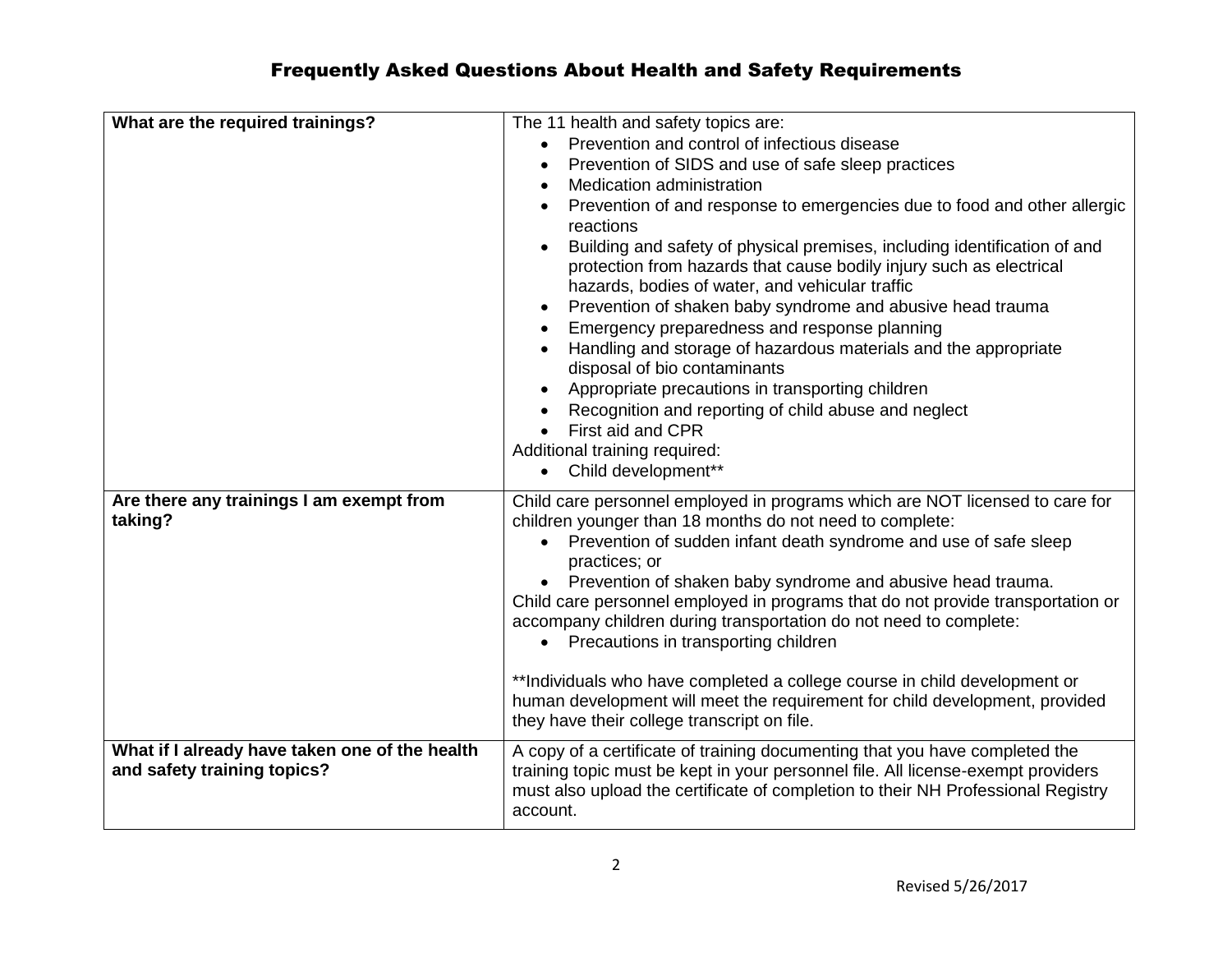| If I took health, safety and nutrition in college<br>does it count?                                                     | Yes, if a certificate detailing the completion of each topic was provided.                                                                                                                                                                                                                                                                                                                                                                                                                                                                                                                                                                                                                                                                                                                                                                                        |
|-------------------------------------------------------------------------------------------------------------------------|-------------------------------------------------------------------------------------------------------------------------------------------------------------------------------------------------------------------------------------------------------------------------------------------------------------------------------------------------------------------------------------------------------------------------------------------------------------------------------------------------------------------------------------------------------------------------------------------------------------------------------------------------------------------------------------------------------------------------------------------------------------------------------------------------------------------------------------------------------------------|
| How long is the training good for?                                                                                      | Medication administration must be taken every 3 years. First aid and CPR<br>expire. You will need to note the expiration date on your certification card and<br>ensure you retake the trainings in a timely manner. The remaining training topics<br>have no expiration.                                                                                                                                                                                                                                                                                                                                                                                                                                                                                                                                                                                          |
| Do I have to take health and safety training<br>every year?                                                             | If you are working in a licensed program, 6 of your required 24 hours of<br>annual professional development training must be taken in any of the<br>health and safety topics.<br>The only exceptions are:<br>• Assistant teachers, group leaders, assistant group leaders, family child<br>care workers, and family child care assistants who work fewer than 25<br>hours per week must obtain 12 hours of professional development<br>annually, with a minimum of 3 hours in any of the health and safety<br>areas;<br>Child care personnel attending high school or college full time shall obtain<br>3 hours of professional development annually in health and safety; or<br>For license-exempt providers and staff enrolled with DHHS, 2 of the 4<br>required annual professional development hours must be taken in any of<br>the health and safety topics. |
| Where can I find the link to the web-based NH<br><b>Health &amp; Safety Training Program?</b>                           | On June 1, 2017, the link will be available at www.nh.childcareaware.org or<br>www.acrossnh.org                                                                                                                                                                                                                                                                                                                                                                                                                                                                                                                                                                                                                                                                                                                                                                   |
| How many hours is the web-based NH Health<br>& Safety Training Program?                                                 | An individual will be awarded 9 hours of professional development if all trainings<br>are completed. The training program is self-paced and individuals are able to<br>choose in which training topic to enroll.                                                                                                                                                                                                                                                                                                                                                                                                                                                                                                                                                                                                                                                  |
| Will the web-based NH Health & Safety<br>Training Program count towards the required<br>professional development hours? | Yes.                                                                                                                                                                                                                                                                                                                                                                                                                                                                                                                                                                                                                                                                                                                                                                                                                                                              |
| Will first aid and CPR be part of the web-based<br>NH Health & Safety Training Program?                                 | No, to find a first aid and CPR trainer go to www.nh.childcareaware.org and click<br>on provider resources.                                                                                                                                                                                                                                                                                                                                                                                                                                                                                                                                                                                                                                                                                                                                                       |